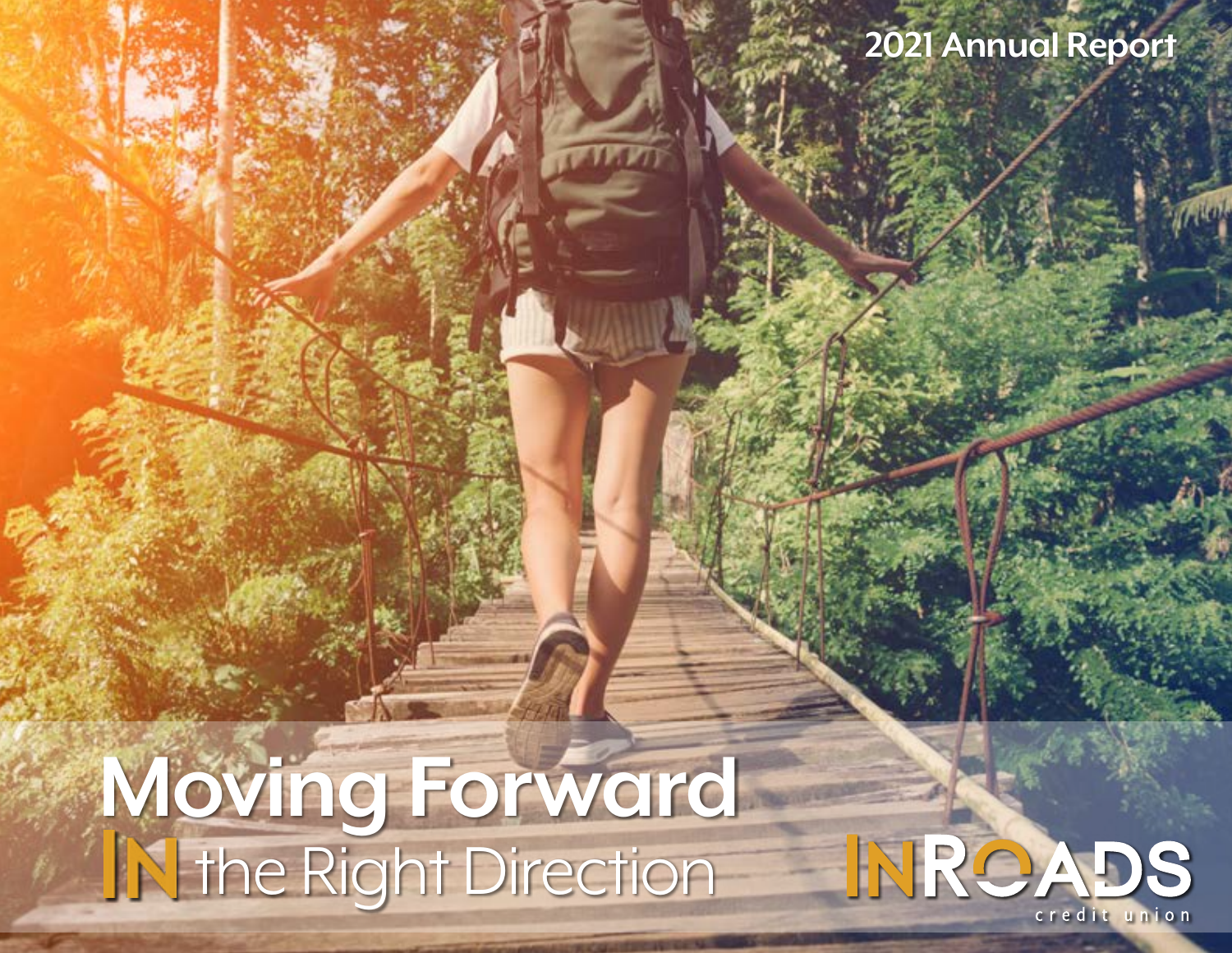# **A Message from the Chairman and CEO**

### Moving Forward **IN** the Right Direction

The pandemic has dominated headlines and our lives since early 2020. But 2021 showed everyone there was a clear, shining light at the end of the tunnel. At InRoads, we saw it every day as more members and small businesses came to the credit union looking for loans to buy cars and homes, money to build businesses, and advice to build a strong future. We were honored to be part of it.

#### **Funding Forward**

Last year was the second-highest year for loan volume in the credit union's history. That's saying something — especially amidst a pandemic. In all, we funded \$36,709,303 in commercial loans, \$41,037,338 in mortgages, and \$25,768,134 in consumer loans, which included auto loans, credit cards, as well as refinance and debt consolidation loans. The trust our members put in us helped spur economic growth at the credit union and beyond into the community.

#### **Giving Forward**

At InRoads, we've always been dedicated to helping families, local businesses, and the community. By giving back over \$145,000, we proudly continued that focus. Of those funds, nearly \$100,000 went to local schools, \$6,000 to non-profits during our holiday week of giving, and \$5,000 to high school graduates going to college in the fall. In addition, InRoads employees performed 1,829 random acts of kindness throughout the community.

### **Thinking Forward**

Teaching kids and teens about money sets them up for success and strengthens our community. In 2021, InRoads took that truth to heart by continuing to deliver financial education in local schools, including topics such as budgeting, credit, and making smart decisions for college. In addition, this year's Financial Reality Fairs were delivered to Rainier, St. Helens, and Scappoose high schools via Zoom, with fun costumes and personalities to engage and teach high school students about managing their money in the real world.

In 2021 InRoads also reimagined our youth accounts to include new products with added technology and features. For teens, we began offering custom debit cards, Cash Back Debit accounts and financial education through the Elements of Money website. Additionally, families now have access to InRoads Connect within Online Banking, a new feature that allows teens to interact financially with their parents. Teens can earn money for chores, grades, allowance or finishing their homework, along with a slew of other educational functionality. We're already hearing from happy parents who say their kids have learned a lot about finances since using InRoads Connect.

#### **Looking Forward**

InRoads was recently certified as a Community Development Financial Institution (CDFI). This U.S. Treasury Department designation gives the credit union access to apply for millions in funds that can be used to promote community development as well as generate economic growth and opportunity in regions that might be overlooked. We look forward to leveraging these funds in order to further develop our community and bring financial resources to our members and future members.

As we move forward in the right direction and the future grows ever brighter, it will continue to be our honor to help members achieve their financial goals and dreams. Whatever you want to accomplish, we're here to provide answers and access to the money to make it happen.

Thank you for an amazing year. 2021 will go down as a resurgence in the human spirit and what a community can accomplish when it works together.

#### **David Graham** Chair, Board of Directors

**Brooke Van Vleet** President/CEO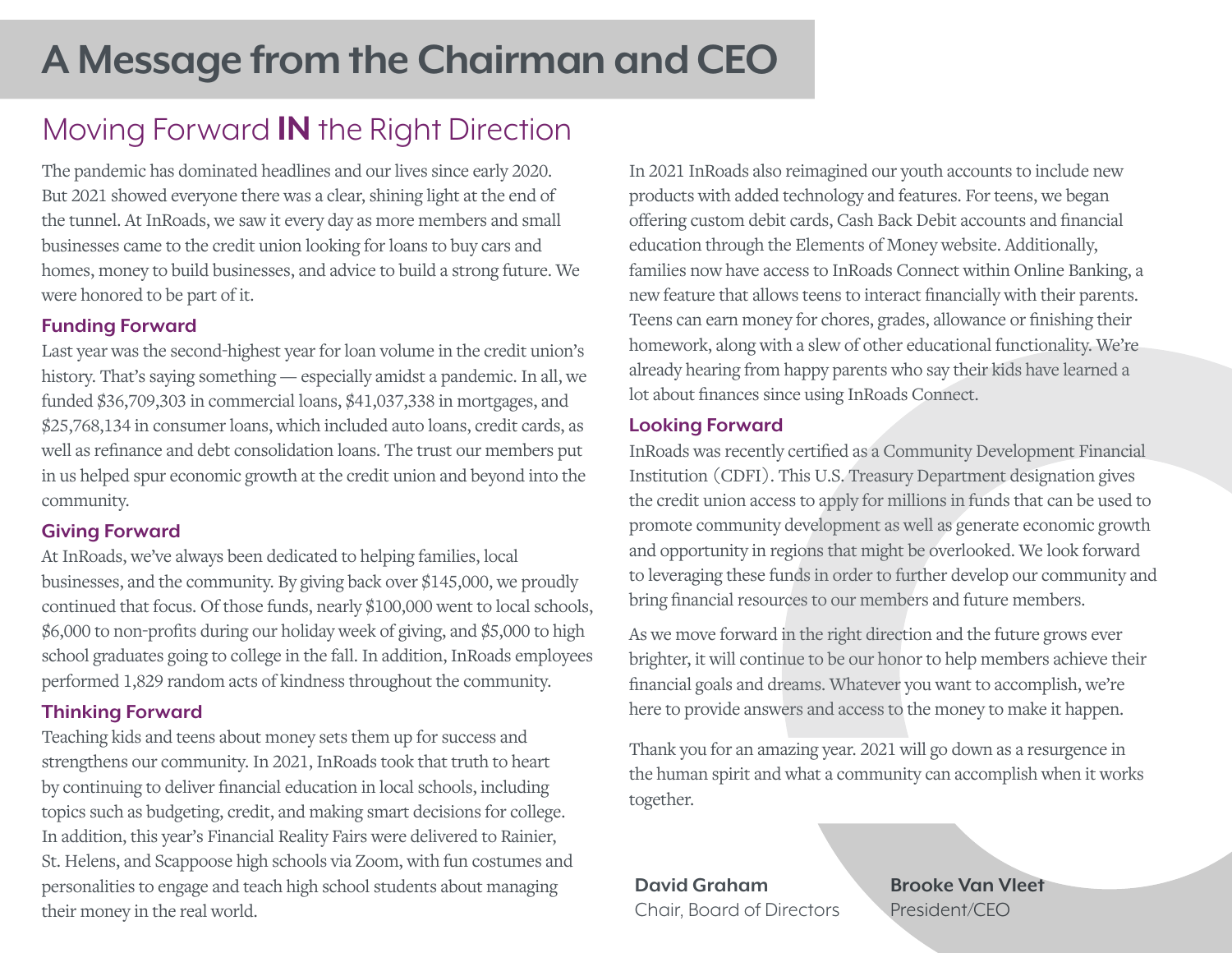# **Community Impact in 2021**



# **\$5,000**

InRoads awarded five college hopefuls \$1,000 each as they head off to the school of their choice.



## **210 Students** Scholarships  $\bigcirc$  Financial Education

Our financial education and reality fairs teach youth and teens about financial responsibility.



# **153 Families 153 Families**

We were honored to help open the door for families throughout our community who came to us to help finance and refinance their dreams. We look forward to helping even more members in the years to come.



# Home Ownership<br>
153 Families<br>
153 Families

InRoads invested \$36.7 million in local companies that help provide jobs for so many throughout the community. After all, when local businesses thrive, so does the community, our schools, and families throughout the area.



The Team Up for Schools program, which donates 5¢ to area schools each time a member uses their Team Up debit card, helped raise \$98,418 for local high school programs this year. Over the lifetime of the Team Up for Schools program, our members have helped us raise \$302,003 for Scappoose, Rainier, and St. Helens high schools.

# Random Acts of Kindness

InRoads team members were proud to perform 1,829 random acts of kindness throughout the community. These included handing out reusable grocery bags, giving over 800 goodie bags for teachers, as well as surprising folks with coffee drinks and ice cream, gifting books, and more. These random acts of kindness added up to \$4,977 in just one year.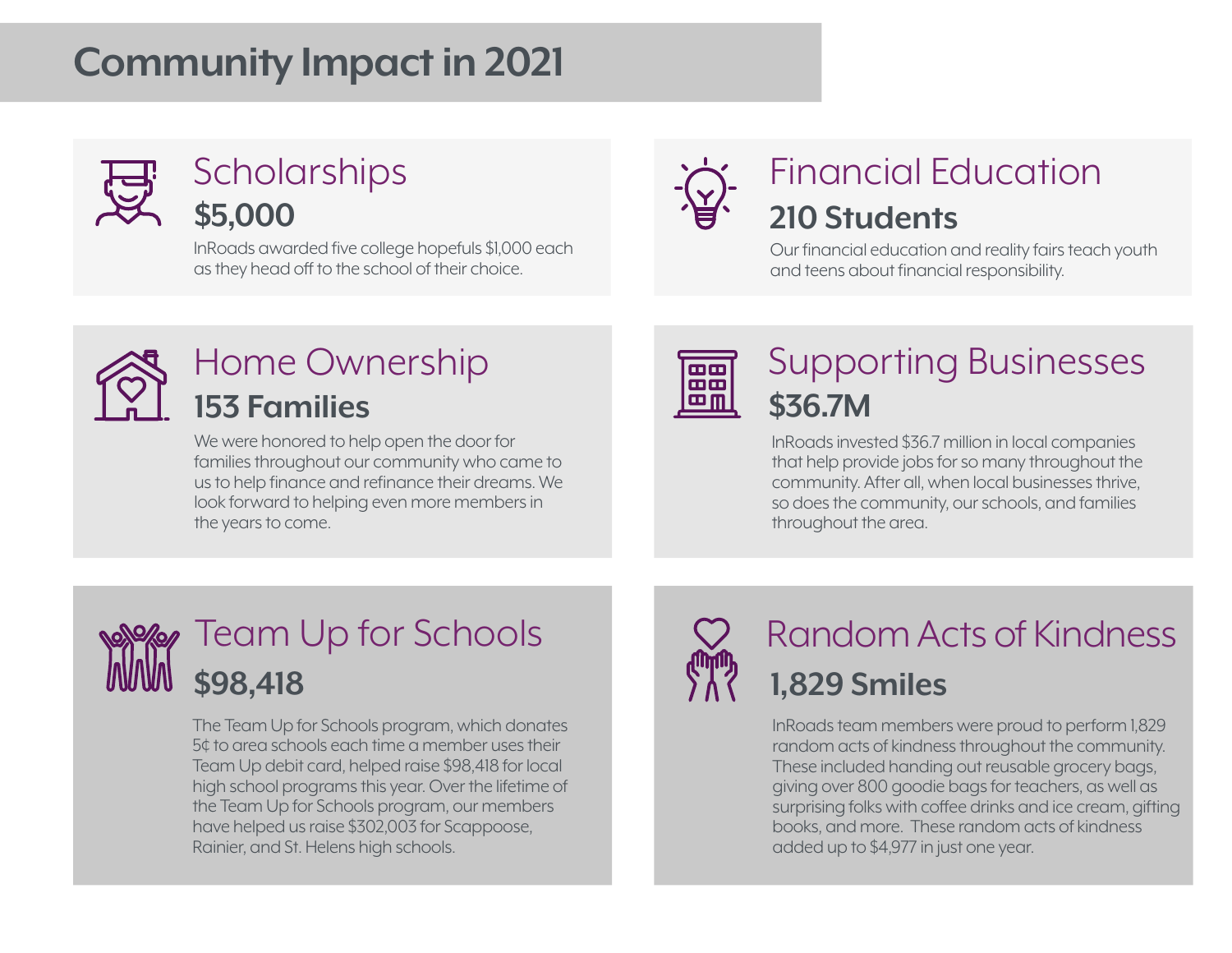# **Supervisory Committee**

### **IN**side Compliance and Cooperation

Federally chartered credit unions such as InRoads Credit Union are required to have a Supervisory Committee, made up of credit union members appointed by the Board of Directors. The committee is responsible for ensuring that the board and management: 1) meet financial reporting objectives, and; 2) establish practices and procedures to safeguard member's assets. To achieve these goals the committee meets at least quarterly to determine if management and staff are conducting the affairs of the credit union in such a way as to:

- Establish and maintain effective internal controls.
- Promptly prepare accounting records and financial reports to accurately reflect operations and results.
- Properly administer relevant plans, policies, and control procedures established by the Board of Directors.
- Establish policies and control procedures that safeguard against error, carelessness, self-dealing, and fraud.

In order to carry out these responsibilities, the Supervisory Committee relies on outside auditors that report directly to the committee. We also have an internal auditor on staff to conduct monthly internal audits ranging from compliance with the Bank Secrecy Act (BSA) to whether loans are being made in accordance with established procedures and lending limitations.

Written, monthly reports are submitted to the committee. No major non-compliance issues were identified in 2021. The committee also works with an accounting firm to perform a comprehensive annual financial audit. Several years ago, the committee chose the firm of

Moss Adams from among four firms that submitted proposals. Moss Adams conducted an audit of the Credit Union's financial statements and operations as of June 30, 2021. The audit performed led to a positive opinion and did not identify any major issues or areas of concern. The audit also determined that the credit union's financial statements were "fairly stated."

Based on our work during the past year we are confident that InRoads Credit Union has met its financial objectives and that member assets are being adequately safeguarded.

### **Tom Tussing**

Chair, Supervisory Committee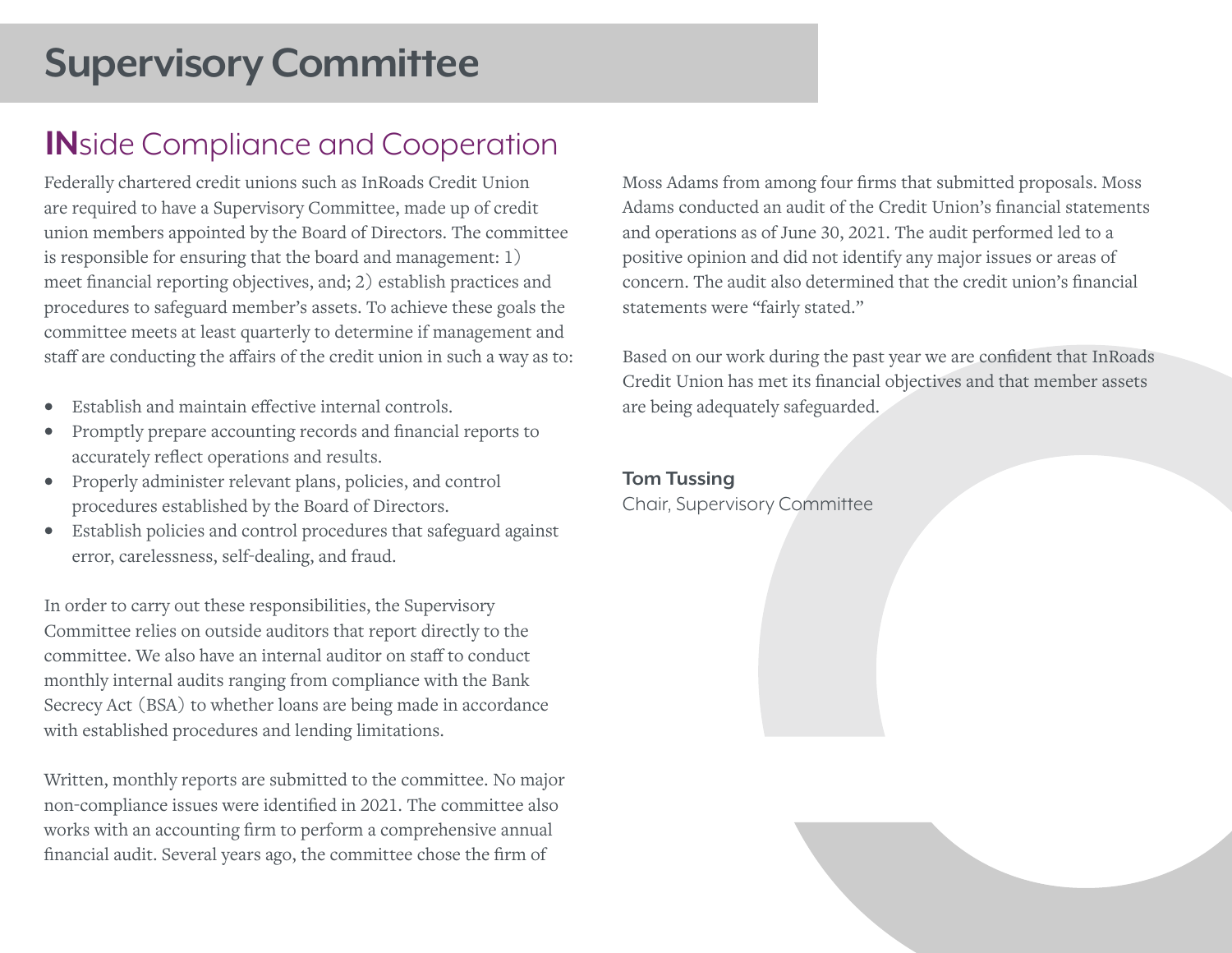| U<br>$\overline{\phantom{a}}$ |
|-------------------------------|
|                               |
|                               |
|                               |
|                               |
|                               |
|                               |

| <b>STATEMENT OF INCOME</b>                                                  | 2021                       | 2020                       |
|-----------------------------------------------------------------------------|----------------------------|----------------------------|
| <b>Interest Income</b>                                                      |                            |                            |
| Loans to Members                                                            | 10,072,782                 | 10,144,151                 |
| Investment and Cash Equivalents                                             | 614,086                    | 495,364                    |
| <b>Total Interest Income</b>                                                | 10,686,868                 | 10,639,515                 |
| <b>Interest Expense</b>                                                     |                            |                            |
| Dividends on Member Shares                                                  | 1,048,384                  | 1,335,211                  |
| Interest on Borrowed Funds                                                  | 63,196<br>1,111,580        | 92,518<br>1,427,729        |
| <b>Total Interest Expense</b><br>Net Interest Income                        | 9,575,288                  | 9,211,786                  |
|                                                                             |                            |                            |
| Provision for Loan Losses<br>Net Interest Income After Prov for Loan Losses | (912, 478)<br>10,487,766   | 1,312,186<br>7,899,600     |
|                                                                             |                            |                            |
| Non-Interest Income                                                         | 4,158,012                  | 4,443,094                  |
| <b>Non-Interest Expense</b>                                                 |                            |                            |
| Salaries and Benefits                                                       | 6,523,156                  | 5,968,886                  |
| Occupancy, Equipment and Operations                                         | 3,927,363                  | 3,226,554                  |
| <b>Other Operating Expenses</b>                                             | 1,950,664                  | 1,845,981                  |
| <b>Total Non-Interest Expense</b>                                           | 12,401,182                 | 11,041,421                 |
|                                                                             |                            |                            |
| <b>Net Income</b>                                                           | 2,244,596                  | 1,301,273                  |
|                                                                             |                            |                            |
| <b>STATEMENT OF FINANCIAL CONDITION</b>                                     | 2021                       | 2020                       |
| <b>Assets</b>                                                               |                            |                            |
|                                                                             |                            |                            |
|                                                                             |                            |                            |
| Cash and Cash Equivalents                                                   | 24,926,589                 | 37,792,524                 |
| Investments<br>Loans to Members                                             | 79,531,730                 | 41,580,479                 |
| Allowance for Loan Losses                                                   | 230,905,463<br>(1,097,106) | 216,870,033<br>(2,193,157) |
| Loans to Members, Net Allow. for Loan                                       | 229,808,357                | 214,676,876                |
| <b>Fixed Assets</b>                                                         | 5,341,968                  | 5,115,734                  |
| Other Assets                                                                | 10,001,094                 | 9,699,346                  |
| <b>Total Assets</b>                                                         | 349,609,738                | 308,864,959                |
| <b>Liabilities and Equity</b>                                               |                            |                            |
| <b>Member Shares</b>                                                        | 323,212,347                | 278,374,721                |
| <b>Borrowed Funds</b>                                                       |                            | 5,000,000                  |
| <b>Other Liabilities</b>                                                    | 1,919,836                  | 2,175,400                  |
| <b>Total Liabilities</b>                                                    | 325,132,183                | 285,550,121                |
| Regular Reserves                                                            | 4,157,102                  | 4,157,102                  |
| <b>Undivided Earnings</b>                                                   | 20,985,058                 | 18,741,178                 |
| Unrealized Gain/Loss on Investments                                         | (664, 606)                 | 416,558                    |
| <b>Total Equity</b>                                                         | 24,477,555                 | 23,314,838                 |